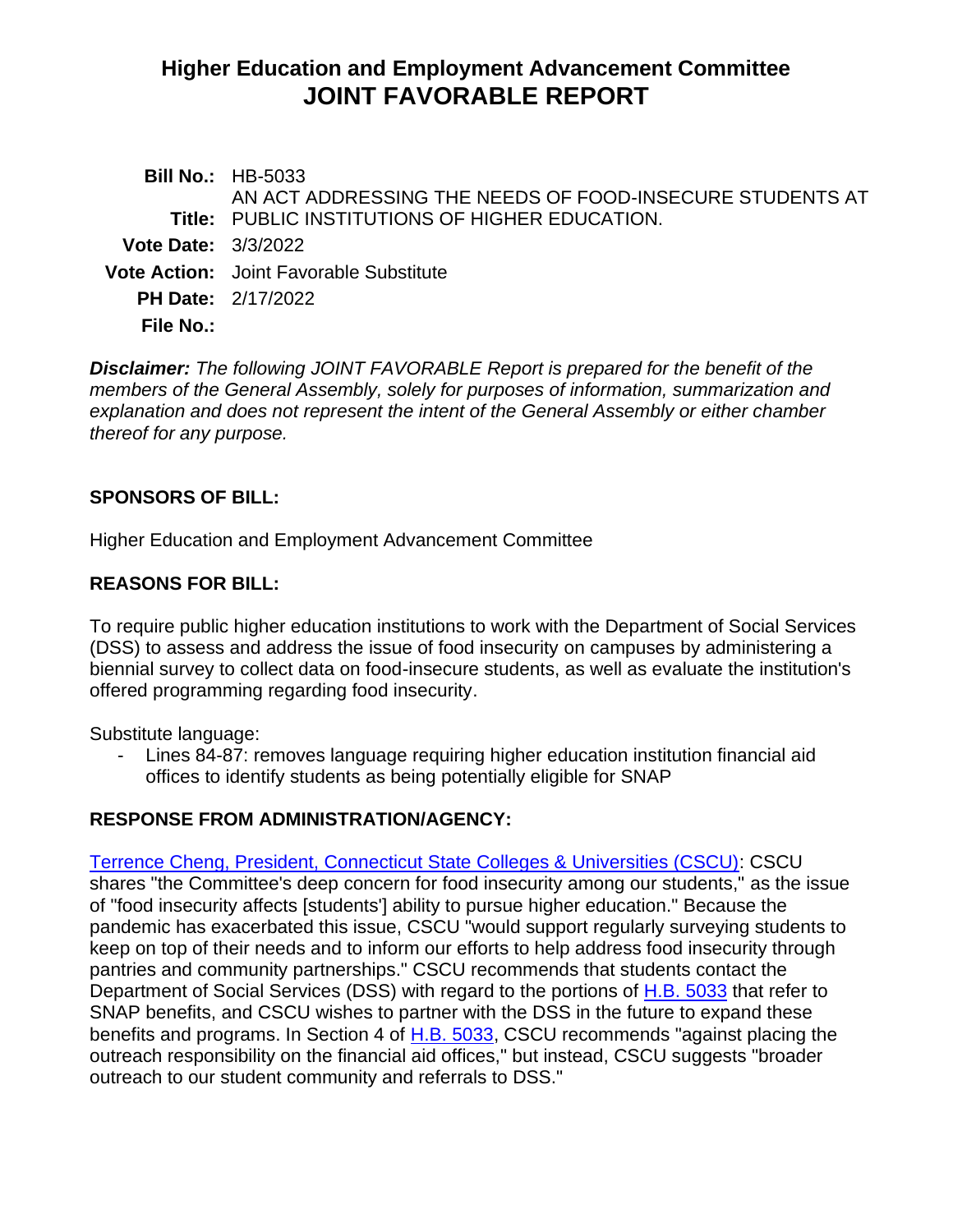[Jeffrey Shoulson, Senior Vice Provost for Academic Affairs, University of Connecticut:](https://www.cga.ct.gov/2022/heddata/tmy/2022HB-05033-R000217-Shoulson,%20Jeffrey,%20Senior%20Vice%20Provost-University%20of%20Connecticut-TMY.PDF) UConn is "supportive of this bill and its requirement of a biennial survey," as well as its "designation of all Work-Study eligible students as eligible for the Supplemental Nutrition Assistance Program (SNAP) pursuant to the Federal Food and Nutrition Act of 2008." Statistical data provided by UConn's Rudd Food Policy and Obesity Center shows that "the rate of food insecurity at our regional campuses (Avery Point, Hartford, Stamford, and Waterbury) is notably higher than at the main campus in Storrs." This discrepancy can be attributed to many factors, including "the availability of a comprehensive meal plan in Storrs and the lack of such a plan at any of the regional campuses." To address this issue, UConn's Chief Financial Officer has been working to "develop additional short-term and long-term strategies to address the challenges of food insecurity on each of the campuses." Finally, through UConn's "network of student support services, we are committed to ensuring that all students who are eligible and wish to enroll in SNAP will be able to do so, whether they are Storrsbased or at one of our regional campuses."

[Marlene Schwartz, Director of the Rudd Center for Food Policy & Health, University of](https://www.cga.ct.gov/2022/heddata/tmy/2022HB-05033-R000217-Schwartz,%20Marlene,%20Director-Rudd%20Center%20for%20Food%20Policy%20-%20Health-TMY.PDF)  [Connecticut:](https://www.cga.ct.gov/2022/heddata/tmy/2022HB-05033-R000217-Schwartz,%20Marlene,%20Director-Rudd%20Center%20for%20Food%20Policy%20-%20Health-TMY.PDF) The Rudd Center for Food Policy & Health "strongly support[s]" [H.B. 5033,](https://www.cga.ct.gov/2022/TOB/H/PDF/2022HB-05033-R00-HB.PDF) as statistics from around the country show that "food insecurity among college students is a serious problem that the pandemic has made worse." Because food insecurity undermines a student's ability to succeed academically, "it is in the best interest of institutions of higher education to address this issue." From research conducted in 2019 and 2020, it was revealed that "Students on the regional campuses reported substantially higher rates of food insecurity than students in Storrs," and that in general, students who were food insecure "were more likely to report that they have missed class, missed assignments, and have considered dropping out." One recommendation that's suggested in order "to strengthen this bill," is that "all Connecticut institutions of higher education should include the same set of validated questions based on the USDA's 18-item Food Insecurity Module."

# **NATURE AND SOURCES OF SUPPORT:**

[David Acquaah-Mensah, Resident, New Haven:](https://www.cga.ct.gov/2022/heddata/tmy/2022HB-05033-R000217-Acquaah-Mensah,%20David-TMY.PDF) Mr. Acquaah-Mensah offers "strong support" for [H.B. 5033](https://www.cga.ct.gov/2022/TOB/H/PDF/2022HB-05033-R00-HB.PDF) because statistically, "Black and low-income students are disproportionately impacted by food insecurity," and "Students experiencing food insecurity have a lower average GPA and higher rates of depression and nutrition deficiencies." Other states have passed Hunger-Free Campus Acts, which are "remarkably similar to" [H.B. 5033,](https://www.cga.ct.gov/2022/TOB/H/PDF/2022HB-05033-R00-HB.PDF) and include programs like food pantries on campuses, SNAP enrollment opportunities, and "Swipe Out Hunger programs." Food insecurity affects a student's "ability to perform well in and out of school," and it also has a "life-long impact on their development and livelihood."

[Julieth Callejas, Interim Executive Director, End Hunger Connecticut! \(EHC!\):](https://www.cga.ct.gov/2022/heddata/tmy/2022HB-05033-R000217-Callejas,%20Julieth,%20Interim%20Executive%20Director-End%20Hunger%20Connecticut--TMY.PDF) EHC! supports the policies and plans outlined in [H.B. 5033,](https://www.cga.ct.gov/2022/TOB/H/PDF/2022HB-05033-R00-HB.PDF) which would create "a course of action to address shortcomings and enhance existing strategies." With rising costs in tuition, housing, and meal plans, many young adults are forced to decide "between buying textbooks and food." Despite "multiple federal food assistance programs available to help prevent childhood hunger," young adults lose access to these programs once they graduate high school and pursue higher education. End Hunger Connecticut! "envisions a future where no college student is food-insecure because they have a variety of resources" that are available to them in order to help them succeed. Examples include "SNAP assistance, on campus food pantries, and low-cost dining options," and [H.B. 5033](https://www.cga.ct.gov/2022/TOB/H/PDF/2022HB-05033-R00-HB.PDF) will "help students navigate their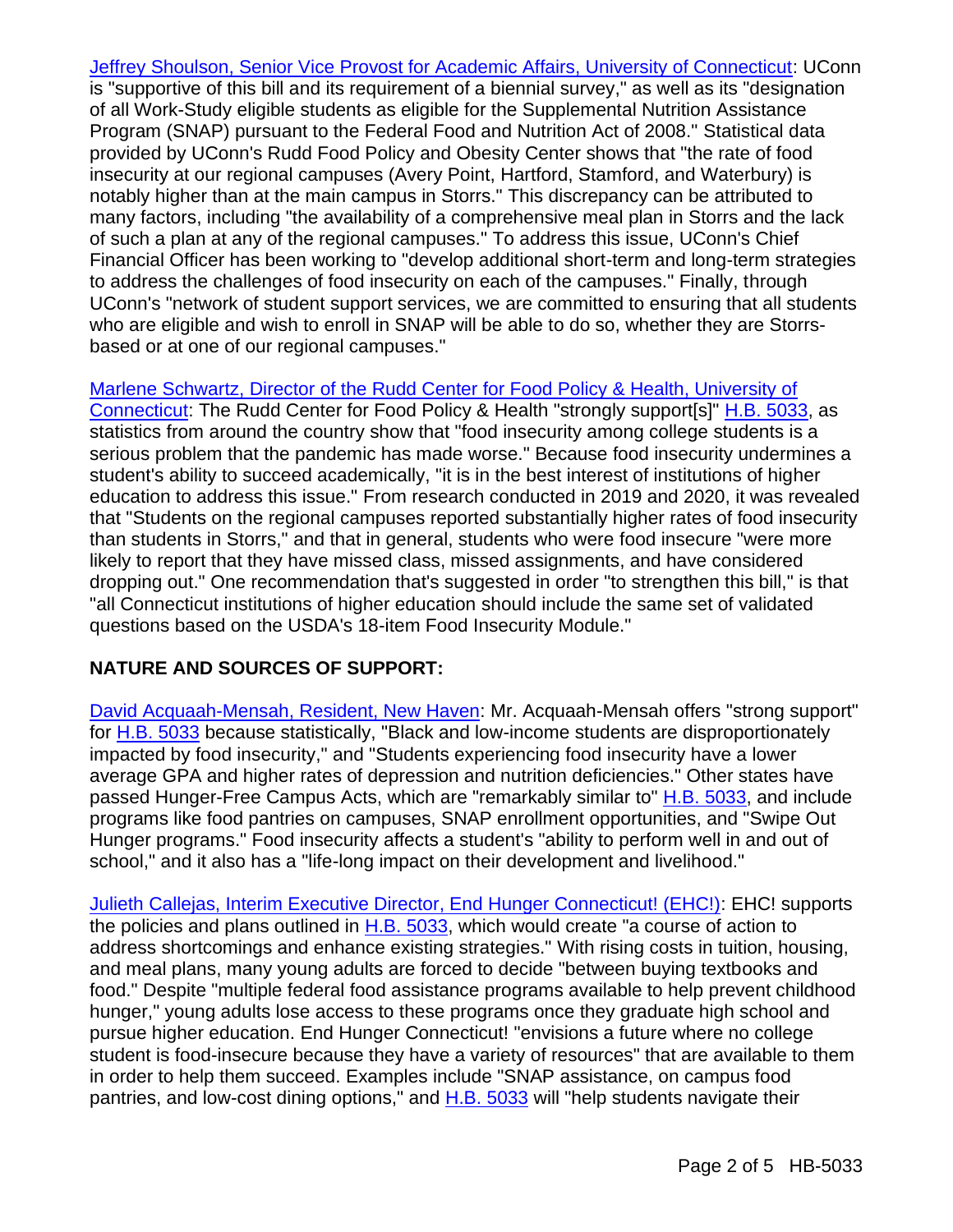college years successfully, unburdened by the stress of wondering where their next meal will come from," as well as "adjust current regulations to reflect the reality of modern students' lives."

Lily Forand, Director of External Affairs, [University of Connecticut's Undergraduate Student](https://www.cga.ct.gov/2022/heddata/tmy/2022HB-05033-R000217-Forand,%20Lily,%20Director%20of%20External%20Affairs-UCONN%20Student%20Government-TMY.PDF)  [Government:](https://www.cga.ct.gov/2022/heddata/tmy/2022HB-05033-R000217-Forand,%20Lily,%20Director%20of%20External%20Affairs-UCONN%20Student%20Government-TMY.PDF) If UConn continues to be a "premiere" university that touts "what is truly an exceptional student body," then it cannot leave "students and future change-makers hungry," and must address the issue of food insecurity. For on-campus students, there is often a lack of nutrition and variety in meals that are offered to them, and for off-campus students, they do not have sufficient affordable options and programming offered to them. Also, for students who attend regional campuses, they "lack any options, and often are stuck eating fast food in their cars." In conclusion, [H.B. 5033](https://www.cga.ct.gov/2022/TOB/H/PDF/2022HB-05033-R00-HB.PDF) would provide "another chance to survey the student body" about food insecurity and therefore, students "from Stamford to Storrs and every campus in between," can feel that "Our concerns can be heard and our needs can at least begin to be addressed."

[Seth Freeman, President, Congress of Connecticut Community Colleges \(4Cs\):](https://www.cga.ct.gov/2022/heddata/tmy/2022HB-05033-R000217-Freeman,%20Seth,%20President-Congress%20of%20CT%20Community%20Colleges-TMY.PDF) The 4Cs "strongly supports" [H.B. 5033](https://www.cga.ct.gov/2022/TOB/H/PDF/2022HB-05033-R00-HB.PDF) and "strongly advocates" for its passage. While many students in public K-12 schools have access to "free and reduced-priced breakfast and lunches," food insecurity continues to plague young adults who pursue a college education, making it "one of the many non-academic barriers that prevents our students from achieving success in higher education."

[Mildred Guzman-Young, Student, Central Connecticut State University \(CCSU\):](https://www.cga.ct.gov/2022/heddata/tmy/2022HB-05033-R000217-Guzman-Young,%20Mildred,%20Student-Central%20Connecticut%20State%20University-TMY.PDF) Students need help with access to "a primary need for survival…food," and without constant "adequate nutrition, the development of our students' brains and bodies are negatively impacted." Food insecurity places college students "at a great disadvantage," hindering "their ability to learn, to get good grades and to graduate." This, in effect, prevents them from obtaining an education and a good job in the future, as many students skip meals because "they do not have enough money to eat." With inflation rising, as well as prices for gas and food, many college students have to choose between putting gas into their car and going to school or not eating, and many unfortunately choose the latter. Therefore, Ms. Guzman-Young supports [H.B. 5033](https://www.cga.ct.gov/2022/TOB/H/PDF/2022HB-05033-R00-HB.PDF) so that it may "require public institutions of higher education to assess and address food insecurity among students."

[Jason Jakubowski, President & CEO, Connecticut Foodshare:](https://www.cga.ct.gov/2022/heddata/tmy/2022HB-05033-R000217-Jakubowski,%20Jason,%20President%20-%20CEO-Connecticut%20Foodshare-TMY.PDF) Connecticut Foodshare supports [H.B. 5033,](https://www.cga.ct.gov/2022/TOB/H/PDF/2022HB-05033-R00-HB.PDF) as it is "a first step in ensuring that students in need receive appropriate aid." Due to the ongoing COVID-19 pandemic, the amount of food insecure residents in Connecticut rose from one out of every eight people to one out of every seven, and the impact of this need can be seen on college campuses from students seeking help through Connecticut Foodshare's SNAP Outreach Program, as well as its "mobile pantry-on-wheels programs." For many low-income young adults who want to pursue a degree in higher education, "college is a path to breaking the cycle of poverty," but "too many of these students are struggling to afford their basic needs," like adequate food, which can undermine educational performance. Finally, because food insecurity continues to rise due to the pandemic, Connecticut Foodshare stands "ready to partner with the members of this committee and higher education institutions across the state to reach a day where every college student has access to the food they need to succeed."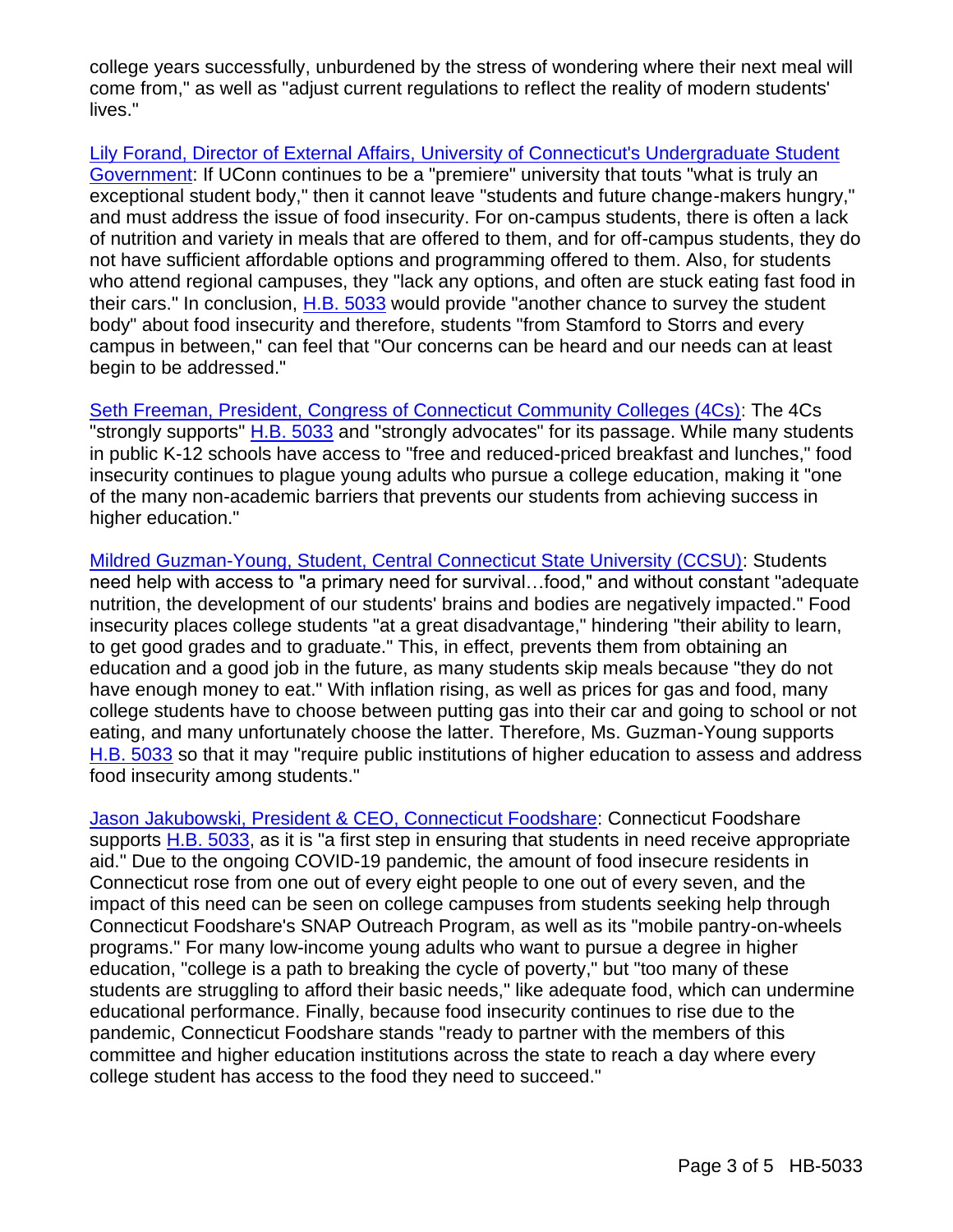[Patty O'Neill, President, Connecticut State University –](https://www.cga.ct.gov/2022/heddata/tmy/2022HB-05033-R000217-O%20Neill,%20Patty,%20President-CSU-AAUP-TMY.PDF) American Association of United [Professors \(CSU-AAUP\):](https://www.cga.ct.gov/2022/heddata/tmy/2022HB-05033-R000217-O%20Neill,%20Patty,%20President-CSU-AAUP-TMY.PDF) CSU-AAUP "emphatically supports" [H.B. 5033](https://www.cga.ct.gov/2022/TOB/H/PDF/2022HB-05033-R00-HB.PDF) not only because of the ongoing COVID-19 pandemic, which has "made matters worse," but because "people need food to survive and thrive." Each CSU campus hosts a food pantry for its students because when students are hungry, it has a substantial negative impact on their physical and mental health and well-being, as well as their grade point averages. Therefore, CSU-AAUP urges the passage of [H.B. 5033,](https://www.cga.ct.gov/2022/TOB/H/PDF/2022HB-05033-R00-HB.PDF) as it will ensure that "students have their basic needs met so they can focus on learning," since "Our students are the future of our state."

#### [Asija Qyteza, Waterbury Associated Student Government President, University of](https://www.cga.ct.gov/2022/heddata/tmy/2022HB-05033-R000217-Qyteza,%20Asija,%20President-Waterbury%20Associated%20Student%20Government-TMY.PDF)

[Connecticut:](https://www.cga.ct.gov/2022/heddata/tmy/2022HB-05033-R000217-Qyteza,%20Asija,%20President-Waterbury%20Associated%20Student%20Government-TMY.PDF) Asija Qyteza, offers "strong support" for [H.B. 5033](https://www.cga.ct.gov/2022/TOB/H/PDF/2022HB-05033-R00-HB.PDF) because it is "crucial…to be passed to address the concerns of every food-insecure student at UConn," especially at UConn's regional campuses where the issue is more prevalent. The UConn Waterbury campus "ranks as the second most affected campus by food insecurity," and in a survey conducted in 2020, "38% of respondents at UConn reported being food insecure." These statistics raise concerns about the health and well-being of UConn's students, and "racial minority students are more affected by food insecurity than white students which raises further concerns." A survey conducted by UConn "to assess the status of food insecurity on campus" would help the University with outlining the "necessary actions to address this issue across campuses." Commuting also interferes with a student's "ability to eat while they are not at school because they do not have time to prepare or purchase food prior to coming on campus, and many students do not have access to dining options." This affects students' physical and mental health, making the issue of food insecurity "extremely urgent," and [H.B.](https://www.cga.ct.gov/2022/TOB/H/PDF/2022HB-05033-R00-HB.PDF)  [5033](https://www.cga.ct.gov/2022/TOB/H/PDF/2022HB-05033-R00-HB.PDF) should be "reported favorably in order to lead to necessary change."

[Rosemary Redrovan, Student, University of Connecticut Waterbury Campus:](https://www.cga.ct.gov/2022/heddata/tmy/2022HB-05033-R000217-Redrovan,%20Rosemary,%20Student-UCONN%20Waterbury%20Campus-TMY.PDF) Ms. Redrovan supports [H.B. 5033,](https://www.cga.ct.gov/2022/TOB/H/PDF/2022HB-05033-R00-HB.PDF) as well as a mandatory survey for students in an effort to "see what food insecurity problems exist so that they can address the problem and make the changes that are necessary." As both a first-year college student and a commuter, it is difficult to "have access to affordable and good quality food" off-campus when the entire day is spent oncampus, and therefore, Ms. Redrovan must rely on "whatever is available surrounding my area which tends to be fast food." This affects students' physical and mental health, as well as their ability to "learn and grow." More importantly, this constant lack of "nutritious food can definitely cause chronic conditions that students must live with and pay with their own money." [H.B. 5033](https://www.cga.ct.gov/2022/TOB/H/PDF/2022HB-05033-R00-HB.PDF) will address this problem so that students are "fully able to function during our classes and study sessions."

[Colena Sesanker, Assistant Professor of Philosophy, Gateway Community College:](https://www.cga.ct.gov/2022/heddata/tmy/2022HB-05033-R000217-Sesanker,%20Colena,%20Professor%20of%20Philosophy-Gateway%20Community%20College-TMY.PDF) As a community college professor, Ms. Sesanker is "painfully aware of how food insecurity compromises our students' prospects." Therefore, Ms. Sesanker supports [H.B. 5033,](https://www.cga.ct.gov/2022/TOB/H/PDF/2022HB-05033-R00-HB.PDF) as well as "any effort to address the unique challenges that are faced by students."

[Nahum Valiente, Vice President of the Student Government Association, University of](https://www.cga.ct.gov/2022/heddata/tmy/2022HB-05033-R000217-Valiente,%20Nahum,%20VP%20at%20UCONN%20Stamford-Student%20Government%20Association-TMY.PDF)  [Connecticut Stamford Campus:](https://www.cga.ct.gov/2022/heddata/tmy/2022HB-05033-R000217-Valiente,%20Nahum,%20VP%20at%20UCONN%20Stamford-Student%20Government%20Association-TMY.PDF) While food insecurity is an issue on all UConn campuses, "Stamford students experience even greater struggles" because according to UConn's Report on Food Insecurity from February 2020, "67% of respondent students reported either low or very low food security." Many students "request and rely" on the Student Government Association "to host programming that would provide food for them," as this problem "has become a substantial concern for" them. Therefore, [H.B. 5033](https://www.cga.ct.gov/2022/TOB/H/PDF/2022HB-05033-R00-HB.PDF) should be passed into law in